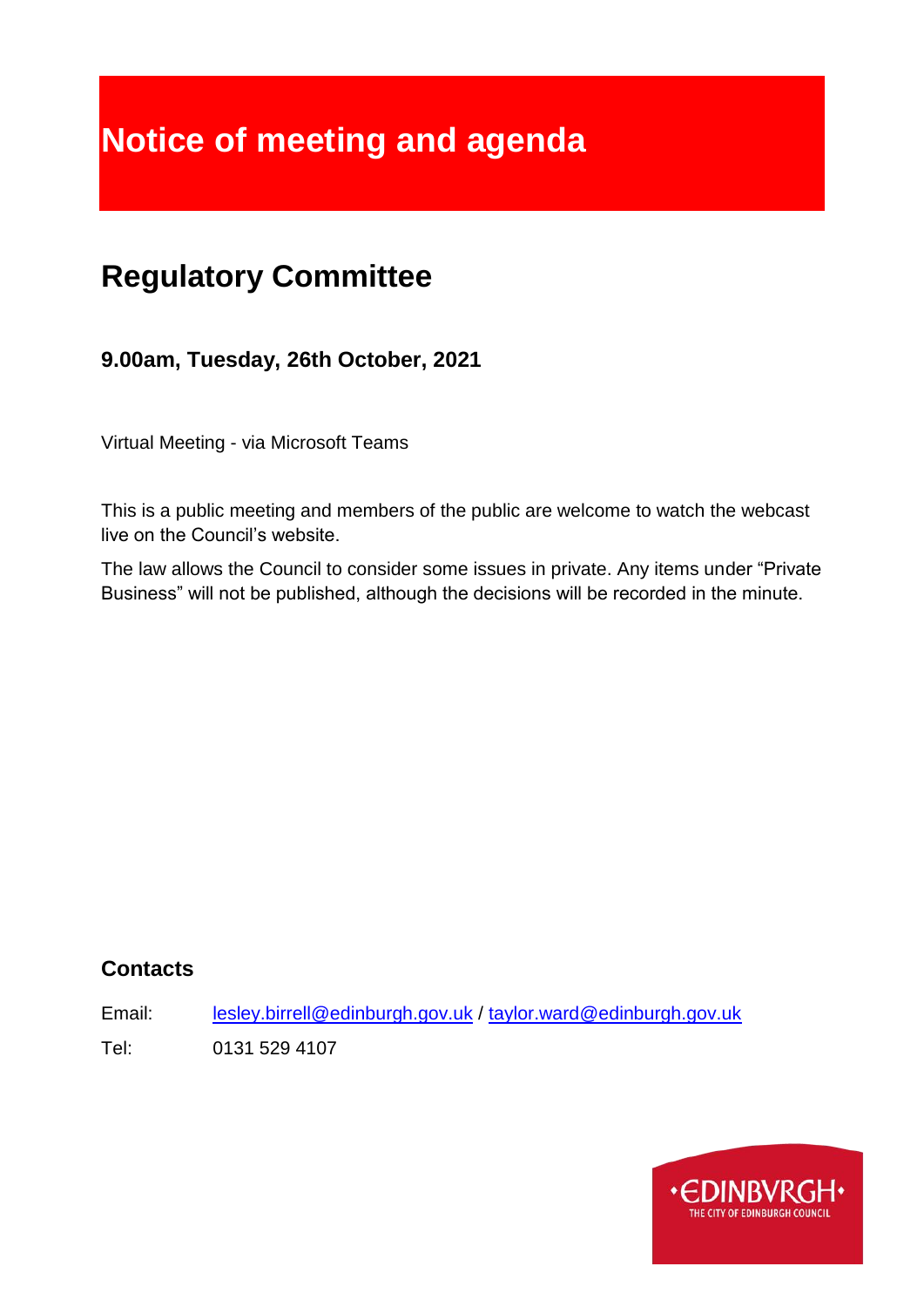# **1. Order of Business**

**1.1** Including any notices of motion and any other items of business submitted as urgent for consideration at the meeting.

# **2. Declaration of Interests**

**2.1** Members should declare any financial and non-financial interests they have in the items of business for consideration, identifying the relevant agenda item and the nature of their interest.

#### **3. Deputations**

**3.1** If any.

#### **4. Minutes**

**4.1** Minute of the Regulatory Committee of 23 August 2021 – submitted for approval as a correct record 5 - 8

#### **5. Rolling Actions Log**

**5.1** None.

#### **6. Business Bulletin**

**6.1** None.

#### **7. Executive Decisions**

**7.1** Taxi Fares Review 2021 – Report by the Executive Director of **Place** 9 - 48

#### **8. Routine Decisions**

**8.1** None.

#### **9. Motions**

**9.1** None.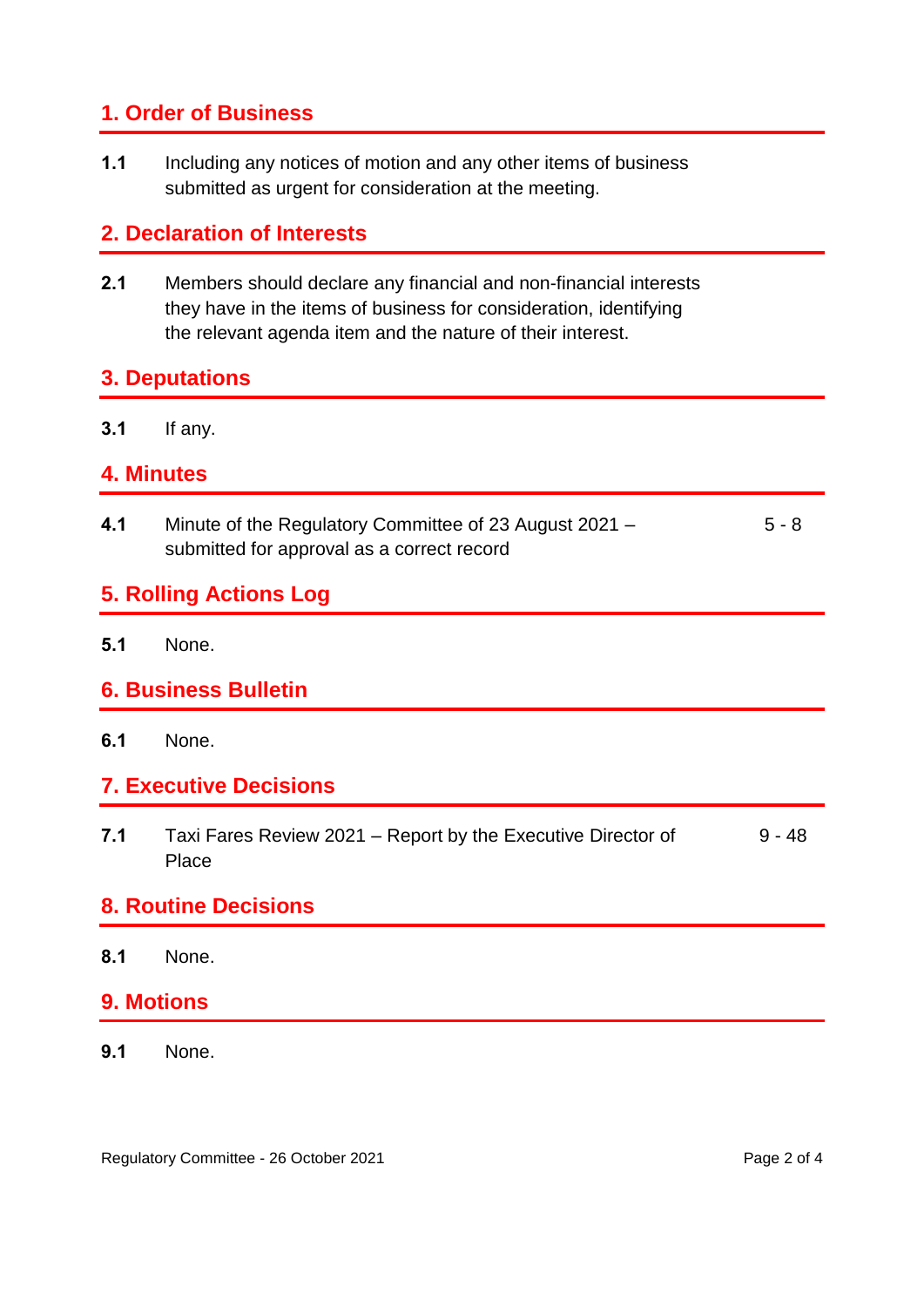# **Nick Smith**

Service Director, Legal and Assurance

# **Committee Members**

Councillor Catherine Fullerton (Convener), Councillor Denis Dixon (Vice-Convener), Councillor Scott Arthur, Councillor Max Mitchell, Councillor Joanna Mowat, Councillor Susan Rae, Councillor Cameron Rose, Councillor Neil Ross and Councillor Donald Wilson

#### **Information about the Regulatory Committee**

The Regulatory Committee consists of 9 Councillors and is appointed by the City of Edinburgh Council.

This meeting of the Regulatory Committee is being held virtually by Microsoft Teams.

#### **Further information**

If you have any questions about the agenda or meeting arrangements, please contact Lesley Birrell, Committee Services, City of Edinburgh Council, Business Centre 2.1, Waverley Court, 4 East Market Street, Edinburgh EH8 8BG, Tel 0131 529 4107, email Lesley.birrell@edinburgh.gov.uk

The agenda, minutes and public reports for this meeting and all the main Council committees can be viewed online by going to the Council's online [Committee Library.](https://democracy.edinburgh.gov.uk/ieDocHome.aspx?bcr=1)

Live and archived webcasts for this meeting and all main Council committees can be viewed online by going to the Council's [Webcast Portal.](https://edinburgh.public-i.tv/core/portal/home)

#### **Webcasting of Council meetings**

Please note this meeting may be filmed for live and subsequent broadcast via the Council's internet site – at the start of the meeting the Convener will confirm if all or part of the meeting is being filmed.

The Council is a Data Controller under current Data Protection legislation. We broadcast Council meetings to fulfil our public task obligation to enable members of the public to observe the democratic process. Data collected during this webcast will be retained in accordance with the Council's published policy including, but not limited to, for the purpose of keeping historical records and making those records available via the Council's internet site.